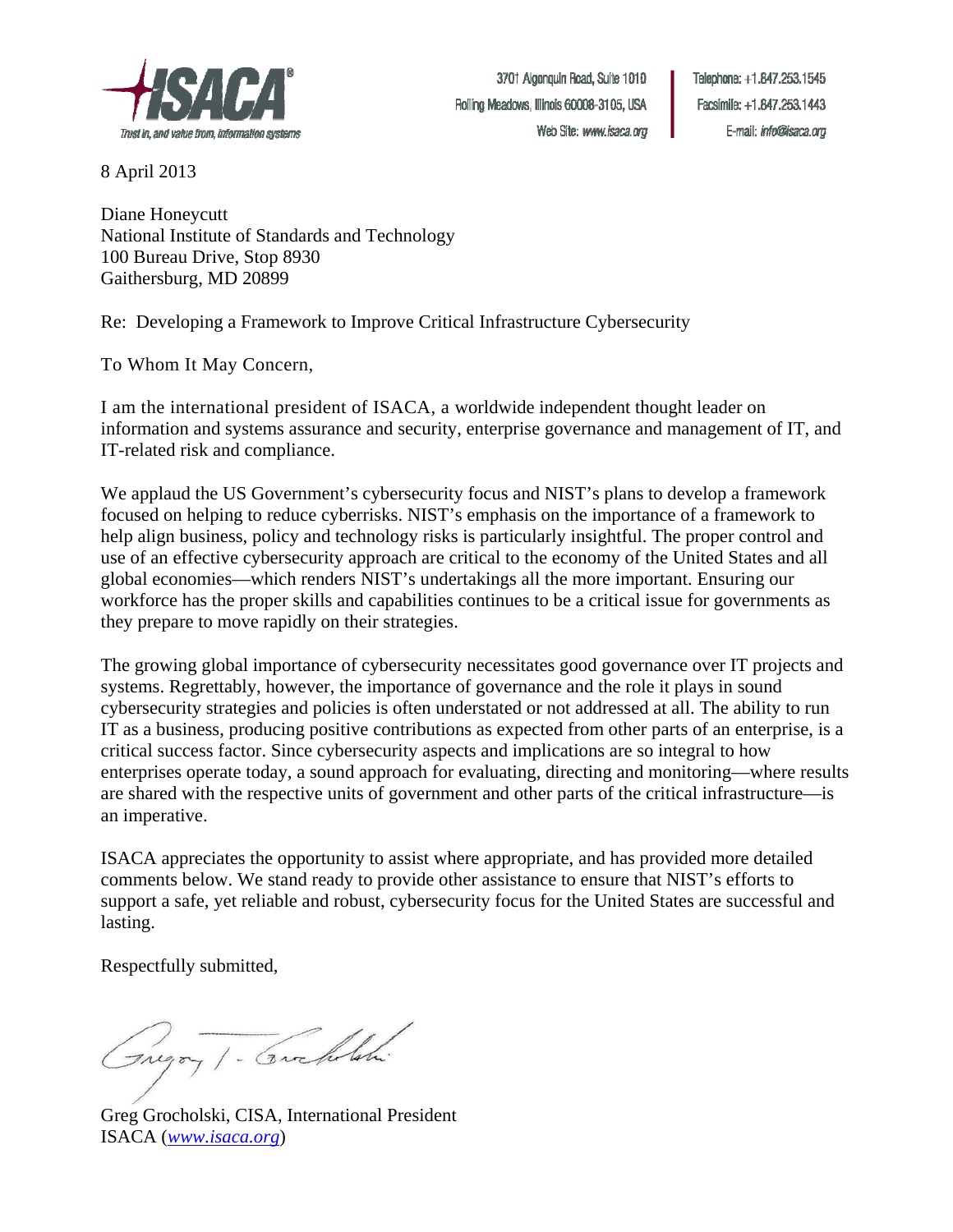## **About ISACA**

With more than 100,000 constituents in 180 countries (40,000 in the US), ISACA members have developed, implemented, managed and assessed security controls in leading critical infrastructure organizations and governments on a global basis. ISACA is a leading global provider of knowledge, certifications, community, advocacy and education on information and systems assurance and security, enterprise governance and management of IT, and IT-related risk and compliance. ISACA continually updates COBIT®, which helps IT professionals and enterprise leaders fulfill their governance and management of IT responsibilities, particularly in the areas of security, risk, assurance and control to deliver value to the enterprise. COBIT is used within many governmental departments and regulatory bodies around the world. ISACA also participates in the development of international security and governance standards through its global liaison status with the International Organization of Standardization (ISO).

Founded in 1969, the nonprofit, independent ISACA hosts international conferences, publishes the *ISACA® Journal*, and develops international IS auditing and control standards, which help its constituents ensure trust in, and value from, information systems. It also advances and attests IT skills and knowledge through the globally respected Certified Information Systems Auditor® (CISA®), Certified Information Security Manager® (CISM®), Certified in the Governance of Enterprise  $IT^®$  (CGEIT<sup>®</sup>) and Certified in Risk and Information Systems Control™ (CRISC™) designations.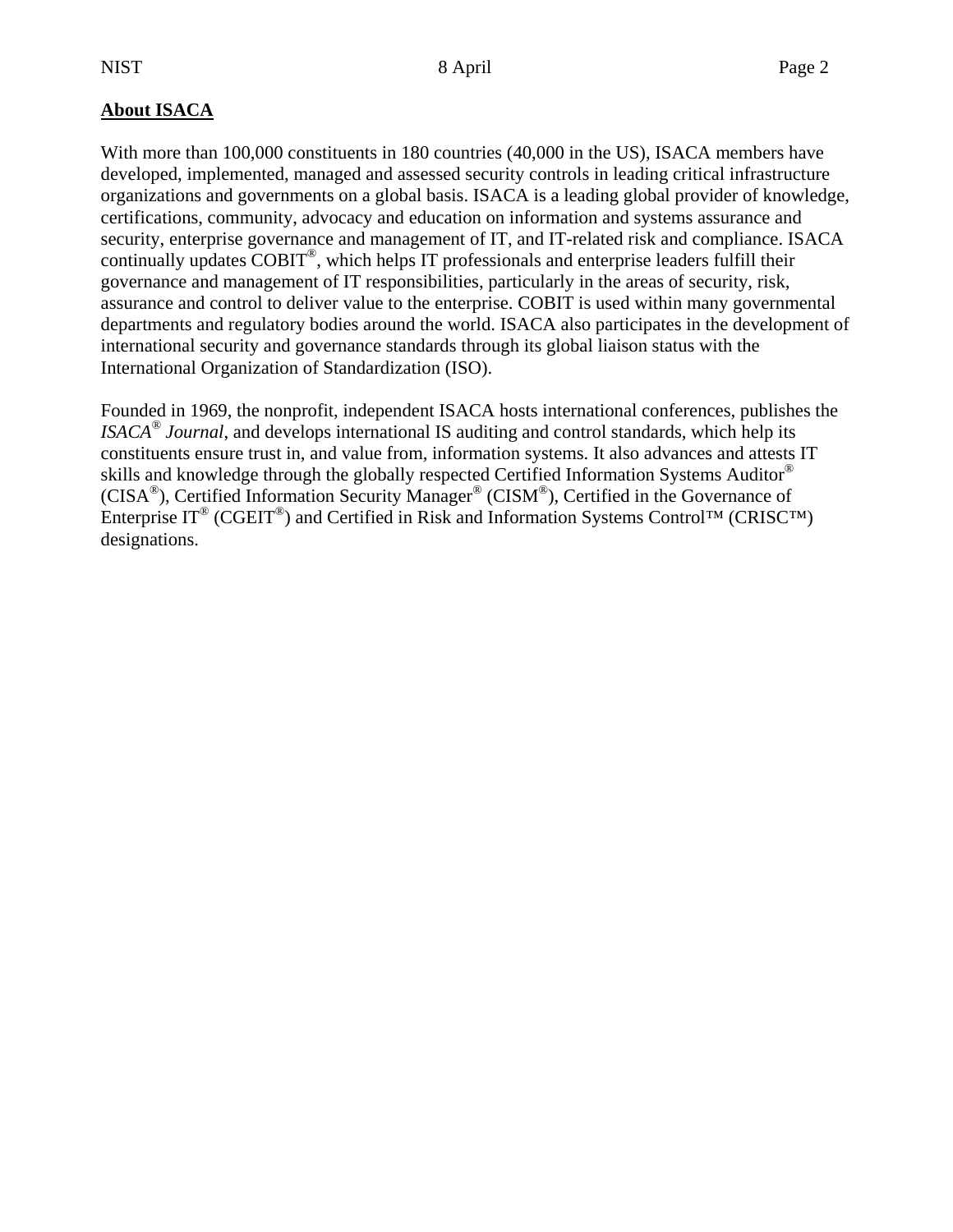#### **The Cyberprepared Enterprise: Frameworks That Promote Effective Cybersecurity**

#### **Introduction**

The National Institute of Standards and Technology (NIST), in response to President Obama's executive order "Improving Infrastructure Cybersecurity," and in recognition of the Commerce Department's interest in helping American business to address cybersecurity issues and risk, is progressing a plan to develop a cybersecurity framework. This initiative is intended to provide a set of frameworks and best practices that can serve as a guide to critical infrastructure organizations. The material will enhance the capability of critical infrastructure enterprises to reduce the threat to the information, networks and computers that are vital to the nation's economy.

Developing a framework that will reduce risk to critical infrastructure entities and protect digital information and infrastructures from the full range of cyberthreats is an important step forward, given the increasing number and severity of cyberincidents. To be effective, however, the resulting NIST framework will need to address the complexity of cybersecurity. While the focus of the framework is cybersecurity, it should also address the need for enterprises to be profitable and to embrace innovation (business value needs to be preserved and not sacrificed). The framework and best practice recommendations need to be broad enough to address the unique characteristics of enterprises across different market segments. They also need to be useful, serving as a resource that both small and medium enterprises and industry leaders can benefit from equally.

To be effective, the framework and good practices must be adopted from the boardroom to the mailroom. Information and the information technology on which enterprises depend to manage activities, create products and serve their constituents touch every part of the enterprise. In every activity, a balance must be achieved among the value that is to be obtained, resource allocation and risk considerations. Since risk related to information and to information technology permeates the enterprise, solutions need to be part of the foundation of how enterprises plan and execute strategies and operational activities. Technical solutions cannot prevent attacks that exploit human and operational weaknesses. The failure to incorporate human, cultural and procedural elements as part of an enterprise cybersecurity capability will reduce the effectiveness of even the best technical solutions.

The following content presents ISACA's view of cybersecurity and references *de- facto* standards and frameworks ISACA has developed to assist enterprises in the governance and management of information and information systems. COBIT® 5 and related products, including *COBIT 5 for Information Security* and *Risk IT,* have been adopted and used by many National governments and private-sector organizations. Use of these references will help enterprises gain competitive advantage by guiding them in developing mature management processes that can be applied to cybersecurity.

## **Evolving World of All Things Cyber**

Providing an effective means for enterprises to protect information and information systems from cyberthreats requires a forward-looking approach. Many of the technologies and practices currently in use were developed in an environment that is very different from the cyberworld of today and tomorrow. Identity and authentication mechanisms, tools to detect hostile actions, and mechanisms to protect systems were developed at a time when information technology could be contained within the walls of a data center. Internal and external connections to the enterprise were well defined, understood and threats blocked by firewalls and intrusion prevention systems. Patching systems provided reasonable protection against compromise.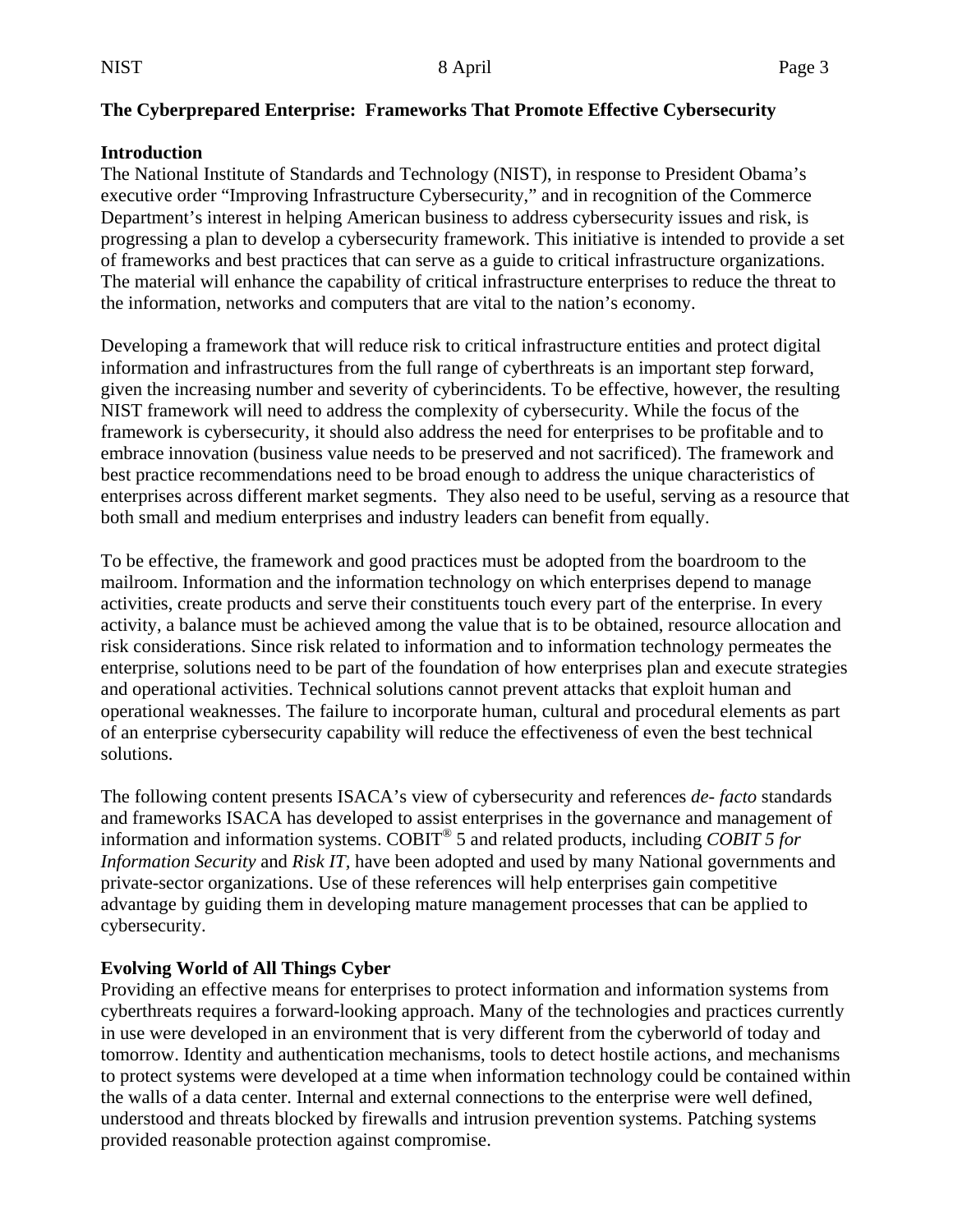However, information cannot be as easily contained with the growing use of mobile devices, ready Internet connections and global access in the cloud. The advent of smart interconnected devices multiplies opportunities for better performance and manageability while also increasing the number of targets that need to be protected from attack and compromise. With the evolution of technology and information protection and the increasing number of rich targets, there has been a shift from early, relatively unsophisticated attackers ("script kiddies") to skilled and well-funded adversaries who have the ability to conduct persistent, planned purposeful attacks. Technology has evolved so that everything has a cyber component. Threats driven by international economic competition, terrorism and cybercrime will require enterprises to address cybersecurity in a different manner.

We are currently at the starting point for changes in the application of technology and the general availability of information. Cloud computing, mobile devices, social media, analytics and the Internet of everything are already changing how individuals and enterprises create, use and benefit from information and technology. The mechanisms and approaches that enterprises use to protect their critical infrastructures and sensitive or personal information must anticipate a future in which everything is cyber.

A Cybersecurity framework, good practices and procedures that do not anticipate a very different future will fail, for those who depend on critical infrastructures and critical infrastructure enterprises themselves. A world in which every device has a network address, intelligence is built into machines and products, and vast quantities of information are collected and disseminated in the normal course of doing business requires protection that is built into how management plans and disseminates information and how technology is designed, built, and managed. An effective cybersecurity strategy needs to comprehend that:

- The cyberworld will require a change in how individuals and enterprises think about information and information protection.
- Taking a forward-looking approach to cyberprotection will provide long-term benefits.
- Cyberprotection strategies for enterprises need to be holistic, addressing the governance and management of information and information technology.
- Cybersecurity practices, processes and controls need to be defined, implemented and managed as a protection system rather than as individual measures.
- Technical cybersecurity solutions will fail if they are not integrated into a comprehensive program, since technology alone cannot address the complexity of cyberattacks.

As enterprises deploy technology to gain market advantage, and as consumers leverage technology to maintain relationships and to identify and obtain products and services they value, adversaries will increasingly seek out opportunities to exploit technical and operational weaknesses and subvert consumer trust to compromise systems for competitive or criminal advantage. A comprehensive, enterprisewide program for the governance and management of information and information technology, in which risk is identified and prioritized as an enterprise consideration, will be needed as a basis for developing effective management and technical cybersecurity programs executed by trained and capable staff.

## **The Governance and Management of Information and Technology**

As previously stated, an effective cybersecurity program must address more than the technical aspects of risk. The technical measures required to manage cyberrisk need to be connected to the governance and management structure of the enterprise. It is within this structure that the goals of the enterprise are established and resources are made available to advance the strategy and to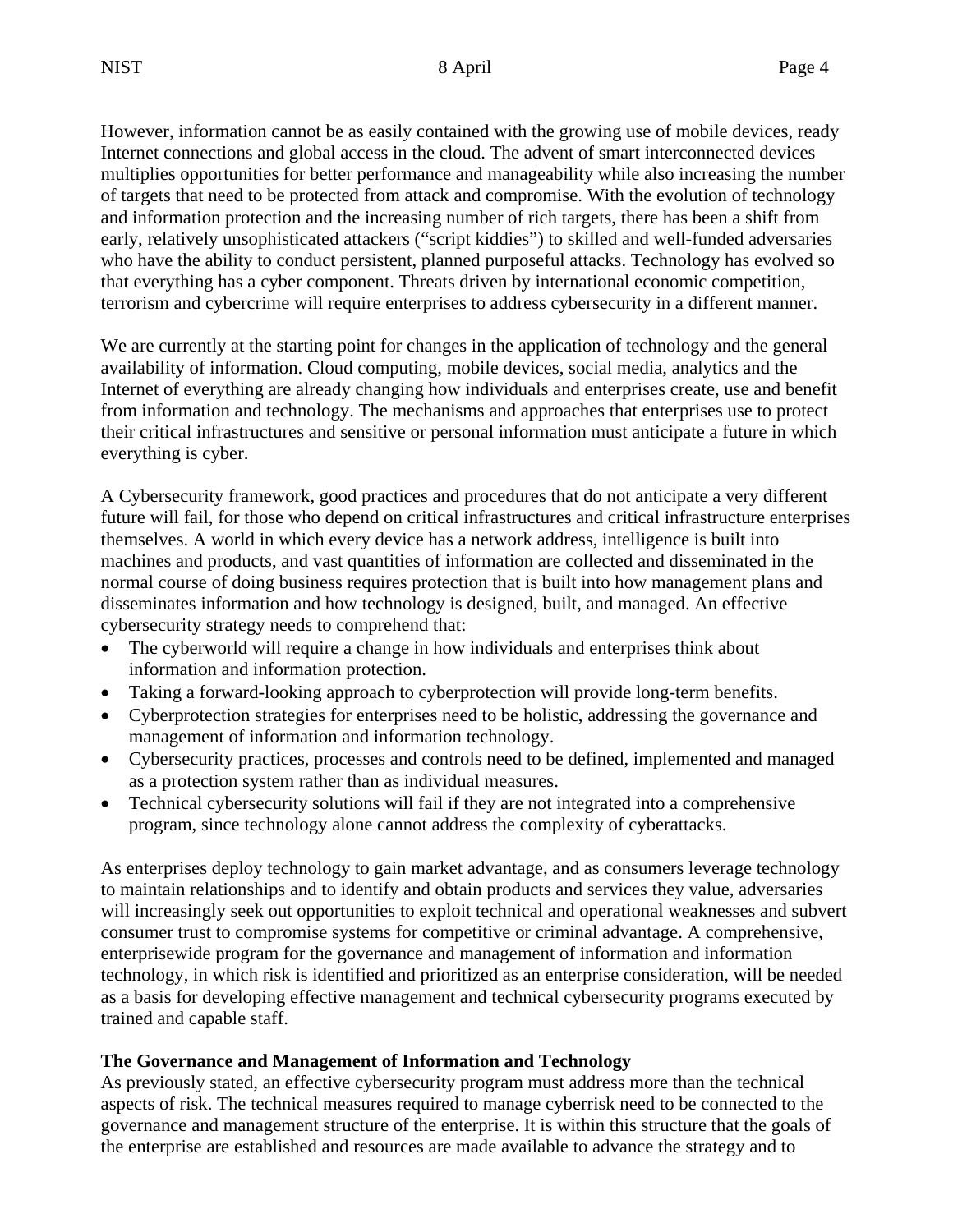sustain the enterprise. A technical cybersecurity program that is not integrated into strategy and resource planning is likely to be ineffective, under-resourced and of low priority. They risk becoming after-the-fact considerations.

When cybersecurity is considered within the governance and management structure of the enterprise, a culture of security is fostered throughout the enterprise. The organizational structure optimizes cybersecurity planning and execution, policies and processes enforce the assignment of cybersecurity roles and responsibilities, and cybersecurity thinking and actions are integrated as a part of how the enterprise operates. People with needed skills and expertise are available to the enterprise and supported through a workforce that understands the importance of cybersecurity and integrates cybersecurity practices into daily activities. Effective integration of cybersecurity into the governance and management structure of the enterprise ensures that security is connected to the enterprise mission, values and priorities—a connection that is integral to the program's success.

An internationally recognized *de facto* standard, COBIT<sup>®</sup> 5 [\(www.isaca.org/cobit5\)](http://www.isaca.org/cobit5) provides the structure required for the effective governance and management of information and information technology and addresses the need for cybersecurity programs to be connected to enterprise goals, values and priorities. It has been continually developed and supported in collaboration with international experts, and is already embraced by many governments and industry organizations including many organizations considered to be part of the critical infrastructure.

COBIT's goals cascade provides a way of specifying information and information technology goals starting with stakeholder needs, then leading to enterprise goals and to IT goals. The goals cascade also connects to enablers, which include principles and policies, processes, structures, and enterprise culture, as well as resources such as people, skills and competencies; service infrastructures and applications; and information.

COBIT® 5 also provides a process reference model that specifies 37 governance and management processes, and identifies IT-related goals, activities, process metrics and recommended inputs and outputs related to each process. As a governance and management model, COBIT<sup>®</sup> 5 provides a common language and approach that enterprises can use to plan and prioritize cybersecurity program activities across the multiple business units that will need to engage in cybersecurity as users or providers of protection programs.

# **Cybersecurity and Enterprise Risk Management**

Information and information technology are at the center of how enterprises manage activities and serve stakeholders. A lapse of security can have consequences that impact immediate operational capabilities, affect the reputation of the enterprise, compromise the ability to satisfy regulatory or contractual requirements, and constrain effective support of strategic relationships. Due to the harm that can result from a cyberattack, and the level of dependence enterprises have on information and information technology, cyberthreats need to be addressed as an operational risk with enterprise consequences. This understanding escalates the importance of cybersecurity to something much greater than a technical risk. It is an enterprise concern, and must be addressed on an enterprisewide basis.

While technical exploits contribute significantly to cybersecurity concerns, attackers have been very successful leveraging every avenue to gain unauthorized access to protected resources. Since human factors, culture and internal practices can be as effectively manipulated as program errors and misconfigured devices, cybersecurity programs need to address these vulnerabilities.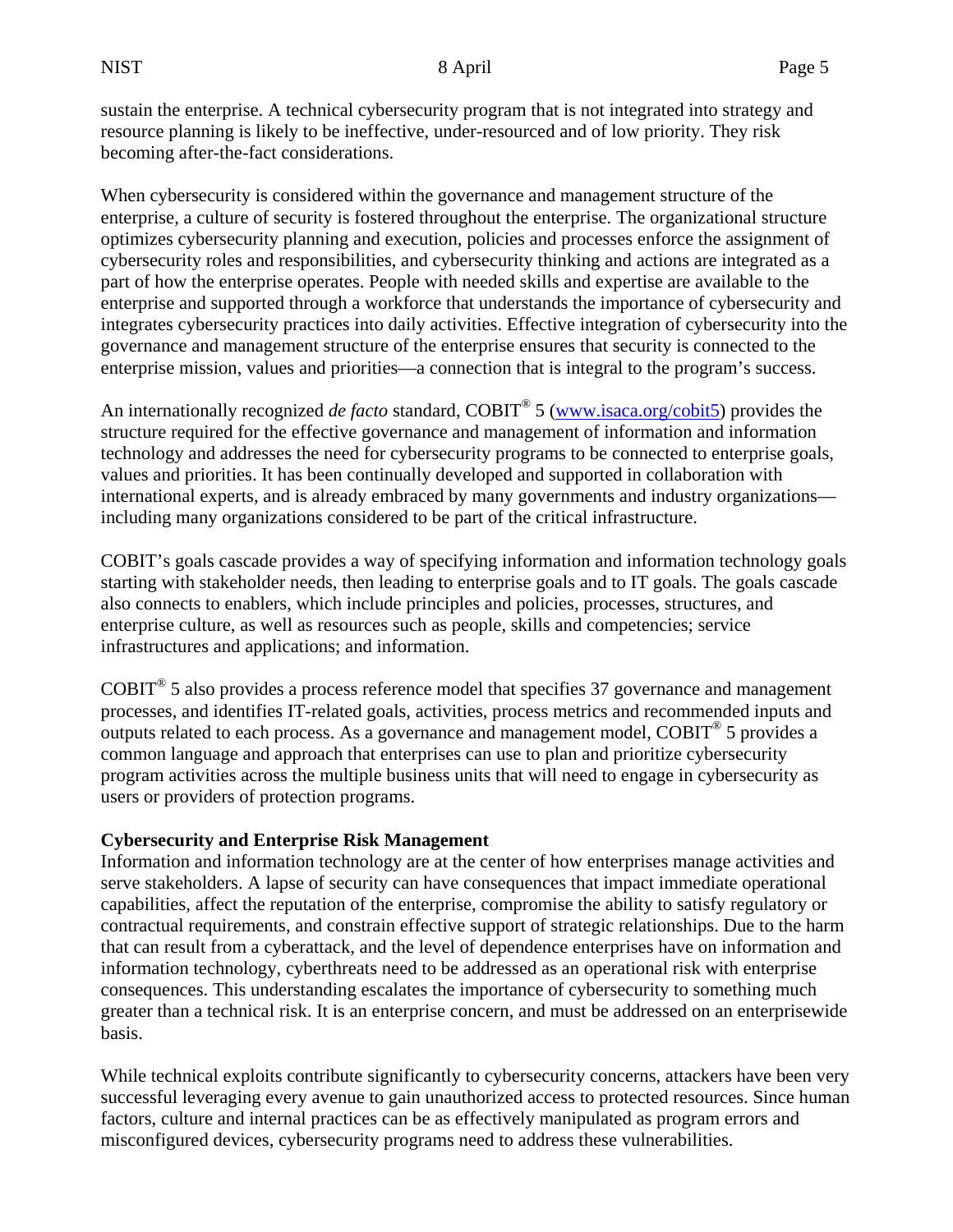Managing operational risk related to cybersecurity as an enterprise risk requires a business-oriented management approach, to provide a common view across the enterprise and support risk-aware business decision making. *The Risk IT Framework* (*[www.isaca.org/riskit](http://www.isaca.org/riskit)*) takes that businessoriented view by addressing cybersecurity through three domains: risk governance, risk evaluation and risk response. Each domain contains three processes that specify key activities within the process, information flows and performance management recommendations. The Framework provides a COBIT-linked reference model for addressing cyberrisk, in a systemic and holistic manner, so the efforts of all those within the enterprise who need to be engaged in risk determination and management are effectively engaged. To enhance the ability of enterprises to govern and manage enterprise IT and to integrate risk management from a business strategic and operational perspective, ISACA will be releasing *COBIT 5 for Risk* in the 4<sup>th</sup> quarter of 2013. This volume will provide a risk focused perspective for the COBIT 5 framework.

#### **Cybersecurity Program Management and Execution**

When cybersecurity is integrated into how information and information technology are governed and managed, and risk is identified and prioritized with an understanding of the potential for harm to the enterprise, the real effort of cybersecurity will fall upon those who are responsible for the enterprise security program. The program is not a special segment of information security. As the world becomes more cyber than legacy in orientation, cybersecurity and traditional security blend. There can be no division between cybersecurity and information security efforts since there can be no distinction between the technology that will be required to protect enterprise information and information system infrastructures. Those who are intent on compromising systems do not think in terms of legacy and cyber. They focus only on what they need to be successful.

Cybersecurity program activities and the priority for implementing required components must be aligned with stakeholder needs and organization goals. These set the cybersecurity environment and establish enterprisewide urgency for cyberinitiatives and programs. Stakeholder needs and organization goals also define the extent of risk that the enterprise is willing to assume and the investment in protection that is appropriate. Policy, standards and guidelines define roles and responsibilities and establish the enterprise environment within which the cybersecurity program will be developed and executed.

A cyberworld may require more focused efforts and greater integration of security into both enterprise and technology management activities. It may also require the development of different tools and enhanced capabilities that need to be implemented to account for increased threat levels and persistent attacks. Roles and responsibilities may need to be refocused. Policies may need to be revisited. Budgets may need to be augmented. An initial step in making the transition from a legacy-oriented information security program to one that is cyberfocused is determining the extent of the gap that exists and how this gap can best be filled. Making the transition to a cybersecurityfocused protection program will require effective change management.

*COBIT® 5 for Information Security* [\(www.isaca.org/cobit5security\)](http://www.isaca.org/cobit5security) provides a security perspective drawing on the COBIT 5 framework content and guidance. The COBIT 5 principles, enablers and implementation guidance are enhanced with security-specific content that will benefit the formation and management of a cybersecurity program.

## **Cybersecurity Staffing and Preparedness**

A comprehensive cybersecurity program requires that those who gain value from information and information technology resources provided by the enterprise can trust that systems are secure,